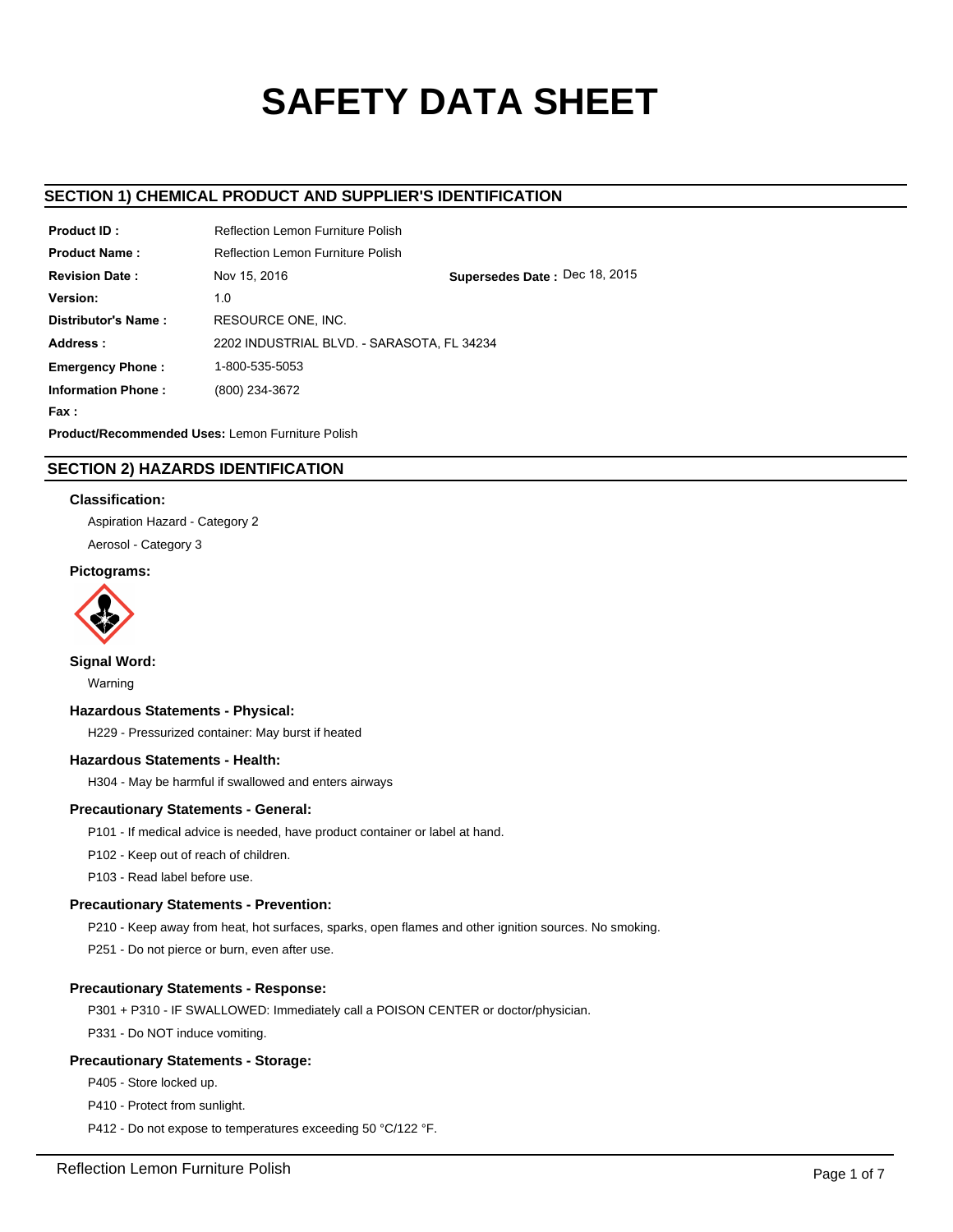## **Precautionary Statements - Disposal:**

P501 - Dispose of contents and container in accordance with all local, regional, national and international regulations.

## **SECTION 3) COMPOSITION / INFORMATION ON INGREDIENTS**

| <b>CAS</b>   | <b>Chemical Name</b>   | % by Weight  |  |
|--------------|------------------------|--------------|--|
| 0007732-18-5 | WATER                  | 48% - 86%    |  |
| 0064741-66-8 | LIGHT ALKYLATE NAPHTHA | $6\% - 12\%$ |  |
| 0000075-37-6 | <b>DIFLUOROETHANE</b>  | 4% - 9%      |  |
| 0000074-98-6 | <b>PROPANE</b>         | 4% - 9%      |  |

## **SECTION 4) FIRST-AID MEASURES**

## **Inhalation:**

Remove source of exposure or move person to fresh air and keep comfortable for breathing.

If exposed/feel unwell/concerned: Call a POISON CENTER/doctor.

Eliminate all ignition sources if safe to do so.

#### **Eye Contact:**

Remove source of exposure or move person to fresh air. Rinse eyes cautiously with lukewarm, gently flowing water for several minutes, while holding the eyelids open. Remove contact lenses, if present and easy to do. Continue rinsing for a duration of 15-20 minutes. Take care not to rinse contaminated water into the unaffected eye or onto the face. If eye irritation persists: Get medical advice/attention.

#### **Skin Contact:**

Take off immediately all contaminated clothing, shoes and leather goods (e.g. watchbands, belts). Gently blot or brush away excess product. Wash with plenty of lukewarm, gently flowing water for a duration of 15-20 minutes. Call a POISON CENTER/doctor if you feel unwell. Store contaminated clothing under water and wash before reuse or discard.

#### **Ingestion:**

Rinse mouth. Do NOT induce vomiting. Immediately call a POISON CENTER/doctor. If vomiting occurs naturally, lie on your side, in the recovery position.

Never give anything by mouth to an unconscious or convulsing victim. Keep person warm and quiet.

## **SECTION 5) FIRE-FIGHTING MEASURES**

#### **Suitable Extinguishing Media:**

Use water, fog, dry chemical, or carbon dioxide.

Carbon dioxide can displace oxygen. Use caution when applying carbon dioxide in confined spaces. Simultaneous use of foam and water on the same surface is to be avoided as water destroys the foam.

#### **Unsuitable Extinguishing Media:**

Water may be ineffective but can be used to cool containers exposed to heat or flame.

#### **Specific Hazards in Case of Fire:**

Contents under pressure. Keep away from ignition sources and open flames. Exposure of containers to extreme heat and flames can cause them to rupture often with violent force.

Aerosol cans may rupture when heated.

Heated cans may burst.

In fire, will decompose to carbon dioxide, carbon monoxide

#### **Fire-Fighting Procedures:**

Isolate immediate hazard area and keep unauthorized personnel out. Stop spill/release if it can be done safely. Move undamaged containers from immediate hazard area if it can be done safely. Water spray may be useful in minimizing or dispersing vapors and to protect personnel.

Dispose of fire debris and contaminated extinguishing water in accordance with official regulations.

#### **Special Protective Actions:**

Wear protective pressure self-contained breathing apparatus (SCBA)and full turnout gear.

Care should always be exercised in dust/mist areas.

## **SECTION 6) ACCIDENTAL RELEASE MEASURES**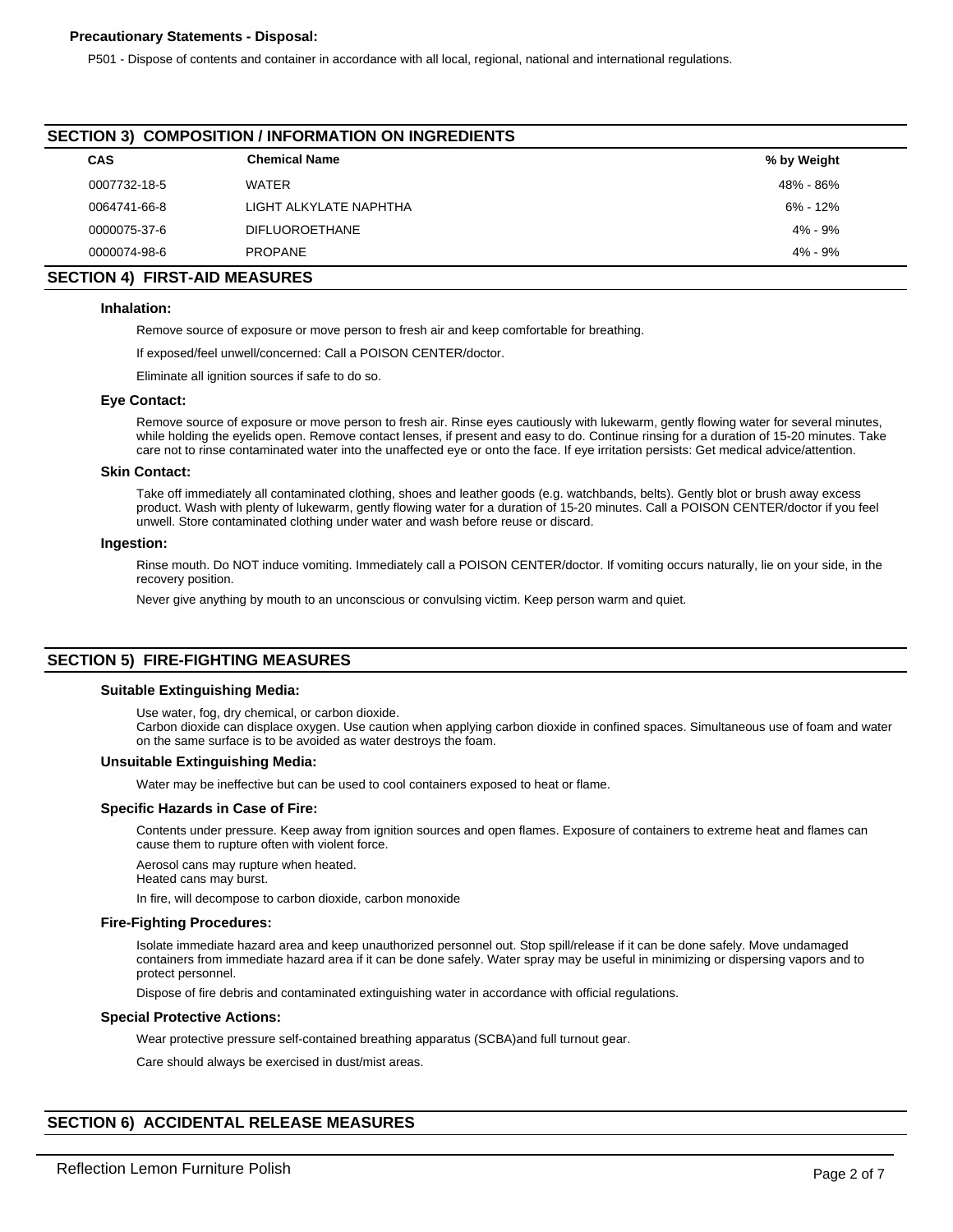## **Emergency Procedure:**

Flammable/combustible material.

ELIMINATE all ignition sources (no smoking, flares, sparks, or flames in immediate area). Stay upwind; keep out of low areas. Immediately turn off or isolate any source of ignition. Keep unnecessary people away; isolate hazard area and deny entry. Do not touch or walk through spilled material. Clean up immediately. Use absorbent sweeping compound to soak up material and put into suitable container for proper disposal.

## **Recommended Equipment:**

Wear safety glasses and gloves.

#### **Personal Precautions:**

ELIMINATE all ignition sources (no smoking, flares, sparks, or flames in immediate area). Use explosion proof equipment. Avoid breathing vapor. Avoid contact with skin, eye or clothing. Do not touch damaged containers or spilled materials unless wearing appropriate protective clothing.

## **Environmental Precautions:**

Stop spill/release if it can be done safely. Prevent spilled material from entering sewers, storm drains, other unauthorized drainage systems and natural waterways by using sand, earth, or other appropriate barriers.

## **SECTION 7) HANDLING AND STORAGE**

#### **General:**

For industrial and institutional use only. For use by trained personnel only. Keep away from children. Wash hands after use. Do not get in eyes, on skin or on clothing. Do not breathe vapors or mists. Use good personal hygiene practices. Eating, drinking and smoking in work areas is prohibited. Remove contaminated clothing and protective equipment before entering eating areas. Eyewash stations and showers should be available in areas where this material is used and stored.

#### **Ventilation Requirements:**

Use only with adequate ventilation to control air contaminants to their exposure limits. The use of local ventilation is recommended to control emissions near the source.

#### **Storage Room Requirements:**

Keep container(s) tightly closed and properly labeled. Store in cool, dry, well-ventilated areas away from heat, direct sunlight and incompatibilities. Store in approved containers and protect against physical damage. Keep containers securely sealed when not in use. Indoor storage should meet OSHA standards and appropriate fire codes. Containers that have been opened must be carefully resealed to prevent leakage. Empty container retain residue and may be dangerous.

Do not cut, drill, grind, weld, or perform similar operations on or near containers. Do not pressurize containers to empty them. Ground all structures, transfer containers and equipment to conform to the national electrical code. Use procedures that prevent static electrical sparks. Static electricity may accumulate and create a fire hazard.

Store at temperatures below 120°F.

## **SECTION 8) EXPOSURE CONTROLS, PERSONAL PROTECTION**

## **Eye Protection:**

Chemical goggles, safety glasses with side shields or vented/splash proof goggles. Contact lenses may absorb irritants. Particles may adhere to lenses and cause corneal damage.

#### **Skin Protection:**

Wear gloves, long sleeved shirt, long pants and other protective clothing as required to minimize skin contact.

Use of gloves approved to relevant standards made from the following materials may provide suitable chemical protection: PVC, neoprene or nitrile rubber gloves. Suitability and durability of a glove is dependent on usage, e.g. frequency and duration of contact, chemical resistance of glove material, glove thickness, dexterity. Always seek advice from glove suppliers. Contaminated gloves should be replaced. Chemical-resistant clothing is recommended to avoid prolonged contact. Avoid unnecessary skin contact.

#### **Respiratory Protection:**

If engineering controls do not maintain airborne concentrations to a level which is adequate to protect worker, a respiratory protection program that meets or is equivalent to OSHA 29 CFR 1910.134 and ANSI Z88.2 should be followed. Check with respiratory protective equipment suppliers. Where air-filtering respirators are suitable, select an appropriate combination of mask and filter. Select a filter suitable for combined particulate/organic gases and vapors.

When spraying more than one half can continuously or more than one can consecutively, use NIOSH approved respirator.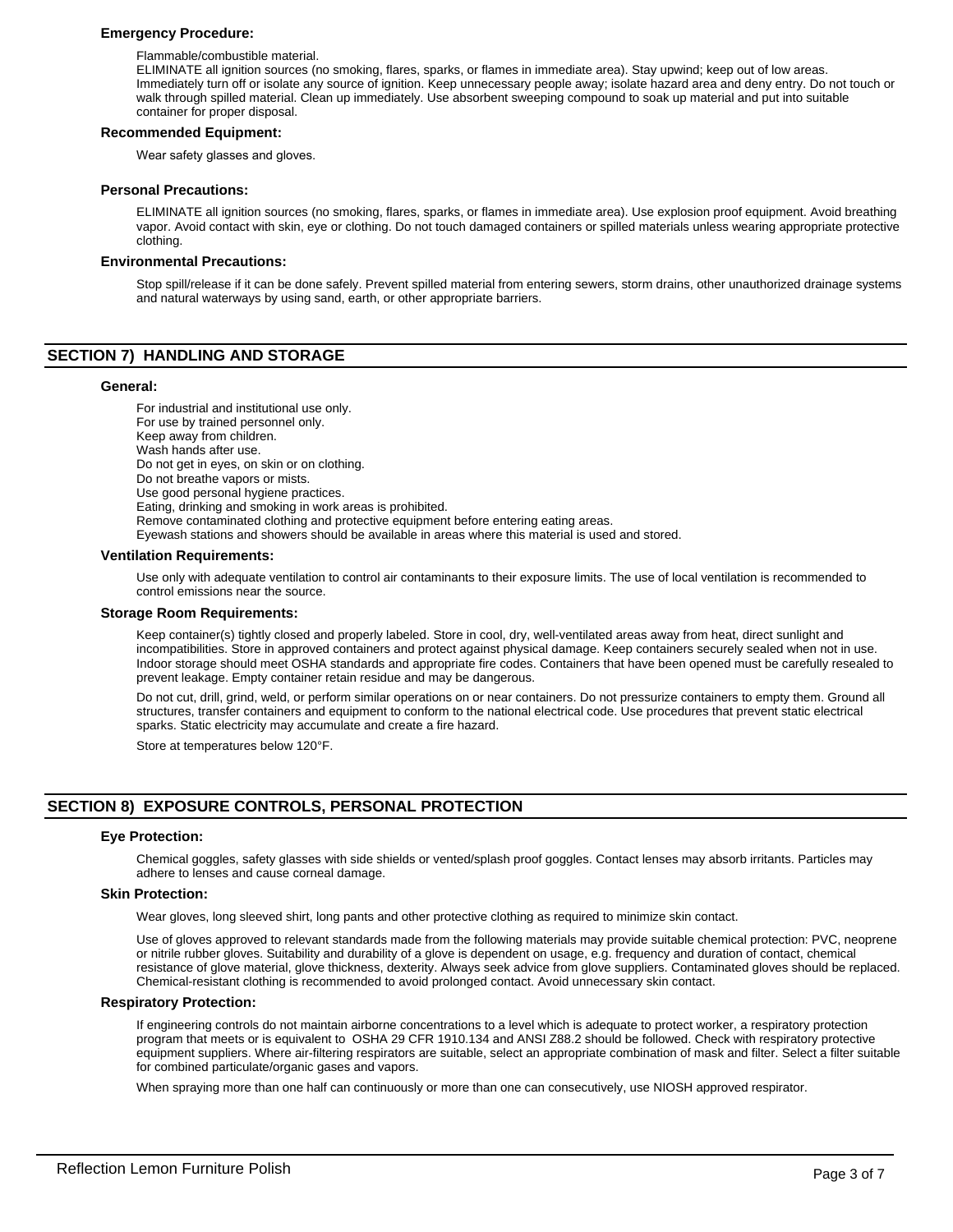| <b>Chemical Name</b>             | <b>OSHA</b><br>TWA<br>(ppm) | OSHA<br><b>TWA</b><br>(mg/m3) | <b>OSHA</b><br><b>STEL</b><br>(ppm) | <b>OSHA</b><br><b>STEL</b><br>(mg/m3) | OSHA-<br>Tables-<br>Z1,2,3 | <b>OSHA</b><br>Carcinogen | OSHA<br>Skin<br>designation | <b>NIOSH</b><br>TWA<br>(ppm) | <b>NIOSH</b><br>TWA<br>(mg/m3) | <b>NIOSH</b><br><b>STEL</b><br>(ppm) | <b>NIOSH</b><br>STEL<br>(mg/m3) | <b>NIOSH</b><br>Carcinogen |
|----------------------------------|-----------------------------|-------------------------------|-------------------------------------|---------------------------------------|----------------------------|---------------------------|-----------------------------|------------------------------|--------------------------------|--------------------------------------|---------------------------------|----------------------------|
| <b>DIFLUOROETHANE</b>            |                             | 2.5                           |                                     |                                       |                            |                           |                             |                              |                                |                                      |                                 |                            |
| LIGHT ALKYLATE<br><b>NAPHTHA</b> | 500                         | 2000                          |                                     |                                       |                            |                           |                             |                              |                                |                                      |                                 |                            |
| <b>PROPANE</b>                   | 1000                        | 1800                          |                                     |                                       |                            |                           |                             | 1000                         | 1800                           |                                      |                                 |                            |

| Chemical Name                    | <b>ACGIH</b><br><b>TWA</b><br>(ppm)                | <b>ACGIH</b><br><b>TWA</b><br>(mg/m3) | <b>ACGIH</b><br><b>STEL</b><br>(ppm) | <b>ACGIH</b><br><b>STEL</b><br>(mg/m3) |
|----------------------------------|----------------------------------------------------|---------------------------------------|--------------------------------------|----------------------------------------|
| <b>DIFLUOROETHANE</b>            |                                                    | 2.5                                   |                                      |                                        |
| LIGHT ALKYLATE<br><b>NAPHTHA</b> |                                                    |                                       |                                      |                                        |
| <b>PROPANE</b>                   | See<br>Appendix<br>F: Minimal<br>Oxygen<br>Content |                                       |                                      |                                        |

## **SECTION 9) PHYSICAL AND CHEMICAL PROPERTIES**

## **Physical and Chemical Properties**

| Density                      | 8.00000 lb/gal    |
|------------------------------|-------------------|
| Density VOC                  | 1.34400 lb/gal    |
| % VOC                        | 16.80000%         |
| <b>VOC Actual</b>            | 1.34400 lb/gal    |
| <b>VOC Actual</b>            | 161.05152 g/l     |
| Appearance                   | N.A.              |
| Odor Threshold               | N.A.              |
| <b>Odor Description</b>      | N.A.              |
| pH                           | 8.9               |
| <b>Water Solubility</b>      | Emulsion          |
| Flammability                 | Will not burn     |
| Flash Point Symbol           | N.A.              |
| <b>Flash Point</b>           | N.A.              |
| Viscosity                    | N.A.              |
| Lower Explosion Level        | N.A.              |
| <b>Upper Explosion Level</b> | N.A.              |
| <b>Melting Point</b>         | N.A.              |
| Vapor Density                | Slower than ether |
| Freezing Point               | N.A.              |
| Low Boiling Point            | 212 °F            |
| High Boiling Point           | N.A.              |
| Decomposition Pt             | N.A.              |
| Auto Ignition Temp           | N.A.              |
| <b>Evaporation Rate</b>      | Slower than ether |

# **SECTION 10) STABILITY AND REACTIVITY**

## **Stability:**

Stable.

## **Conditions to Avoid:**

High temperatures.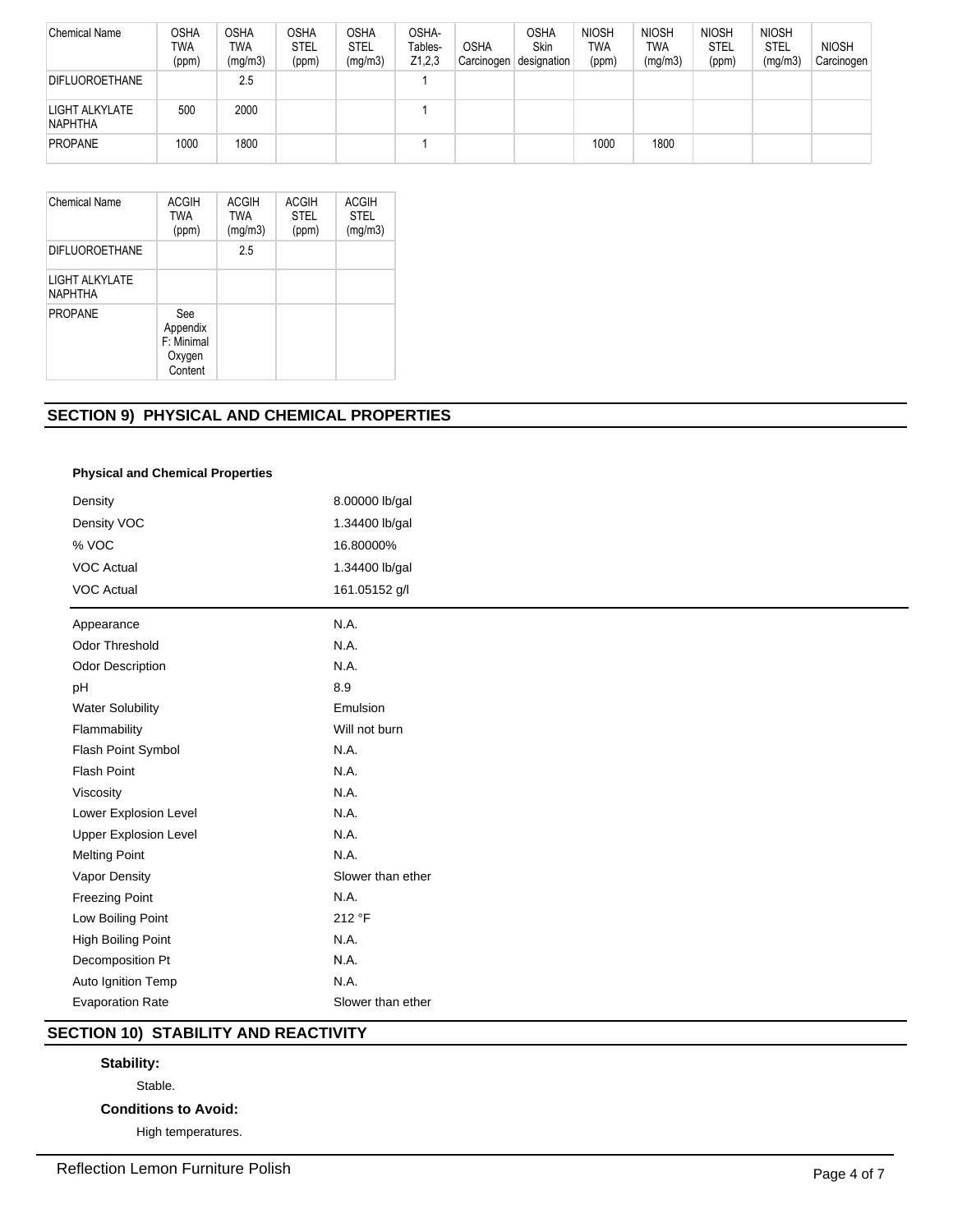## **Incompatible Materials:**

None known.

## **Hazardous Reactions/Polymerization:**

Will not occur.

#### **Hazardous Decomposition Products:**

In fire, will decompose to carbon dioxide, carbon monoxide.

## **SECTION 11) TOXICOLOGICAL INFORMATION**

#### **Skin Corrosion/Irritation:**

Overexposure will cause defatting of skin.

## **Serious Eye Damage/Irritation:**

Overexposure will cause redness and burning sensation.

## **Carcinogenicity:**

No data available

#### **Germ Cell Mutagenicity:**

No data available

## **Reproductive Toxicity:**

No data available

## **Respiratory/Skin Sensitization:**

No data available

## **Specific Target Organ Toxicity - Single Exposure:**

No data available

## **Specific Target Organ Toxicity - Repeated Exposure:**

No data available

## **Aspiration Hazard:**

May be fatal if swallowed and enters airways

## **Acute Toxicity:**

Inhalation: effect of overexposure include irritation of respiratory tract, headache, dizziness, nausea, and loss of coordination. Extreme overexposure may result in unconsciousness and possibly death.

## **SECTION 12) ECOLOGICAL INFORMATION**

#### **Toxicity:**

No data available.

#### **Persistence and Degradability:**

No data available.

## **Bio-Accumulative Potential:**

No data available.

## **Mobility in Soil:**

No data available.

## **Other Adverse Effects:**

No data available.

## **SECTION 13) DISPOSAL CONSIDERATIONS**

## **Water Disposal:**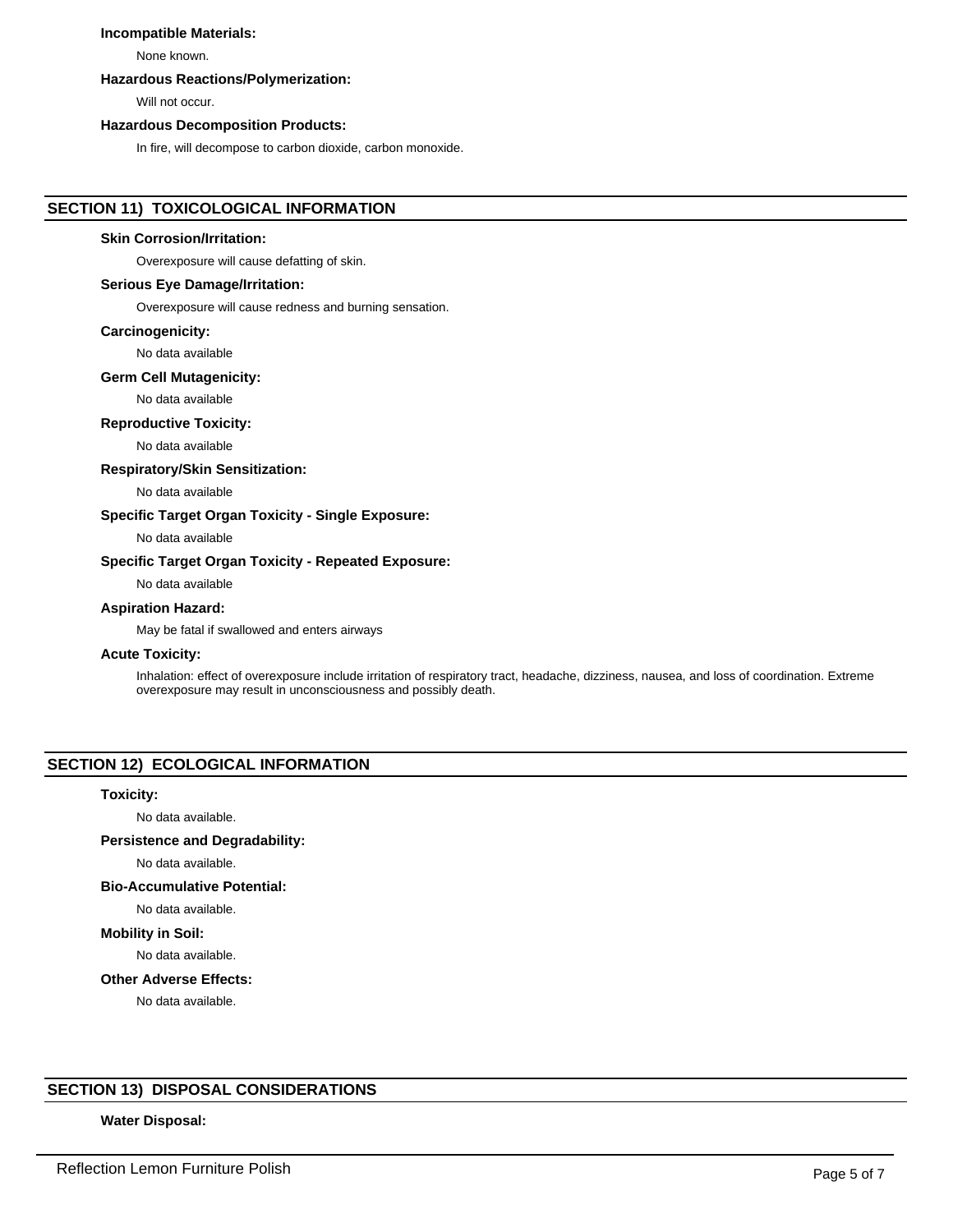Under RCRA, it is the responsibility of the user of the product, to determine at the time of disposal whether the product meets RCRA criteria for hazardous waste. Waste management should be in full compliance with federal, state, and local laws.

Empty containers retain product residue which may exhibit hazards of material, therefore do not pressurize, cut, glaze, weld or use for any other purposes. Return drums to reclamation centers for proper cleaning and reuse.

## **SECTION 14) TRANSPORT INFORMATION**

## **U.S. DOT Information:**

Consumer Commodity, ORM-D

## **IMDG Information:**

Consumer Commodity, ORM-D

## **IATA Information:**

Consumer Commodity, ORM-D

## **SECTION 15) REGULATORY INFORMATION**

| CAS          | <b>Chemical Name</b>                 | % By Weight    | <b>Regulation List</b>                         |
|--------------|--------------------------------------|----------------|------------------------------------------------|
| 0000074-98-6 | <b>PROPANE</b>                       |                | 4% - 9% SARA312, VOC, TSCA, ACGIH, OSHA        |
| 0000075-37-6 | DIFLUOROETHANE                       |                | 4% - 9% SARA312, VOC exempt, TSCA, ACGIH, OSHA |
| 0007732-18-5 | <b>WATER</b>                         | 48% - 86% TSCA |                                                |
| 0064741-66-8 | LIGHT ALKYLATE<br>NAPHTHA            |                | 6% - 12% SARA312, VOC. TSCA, OSHA              |
|              | <b>SECTION 16) OTHER INFORMATION</b> |                |                                                |

# **Glossary:**

\* There are points of differences between OSHA GHS and UN GHS. In 90% of the categories, they can be used interchangeably, but for the Skin Corrosion/Irritant Category and the Specific Target Organ Toxicity (Single and Repeated Exposure) Categories. In these cases, our system will say UN GHS.

ACGIH- American Conference of Governmental Industrial Hygienists; ANSI- American National Standards Institute; Canadian TDG-Canadian Transportation of Dangerous Goods; CAS- Chemical Abstract Service; Chemtrec- Chemical Transportation Emergency Center (US); CHIP- Chemical Hazard Information and Packaging; DSL- Domestic Substances List; EC- Equivalent Concentration; EH40 (UK)- HSE Guidance Note EH40 Occupational Exposure Limits; EPCRA- Emergency Planning and Community Right-To-Know Act; ESL- Effects screening levels; HMIS- Hazardous Material Information Service; LC- Lethal Concentration; LD- Lethal Dose; NFPA- National Fire Protection Association; OEL- Occupational Exposure Limits; OSHA- Occupational Safety and Health Administration, US Department of Labor; PEL- Permissible Exposure Limit; SARA (Title III)- Superfund Amendments and Reauthorization Act; SARA 313- Superfund Amendments and Reauthorization Act, Section 313; SCBA- Self-Contained Breathing Apparatus; STEL- Short Term Exposure Limit; TCEQ - Texas Commission on Environmental Quality; TLV- Threshold Limit Value; TSCA- Toxic Substances Control Act Public Law 94-469; TWA

- Time Weighted Value; US DOT- US Department of Transportation; WHMIS- Workplace Hazardous Materials Information System.